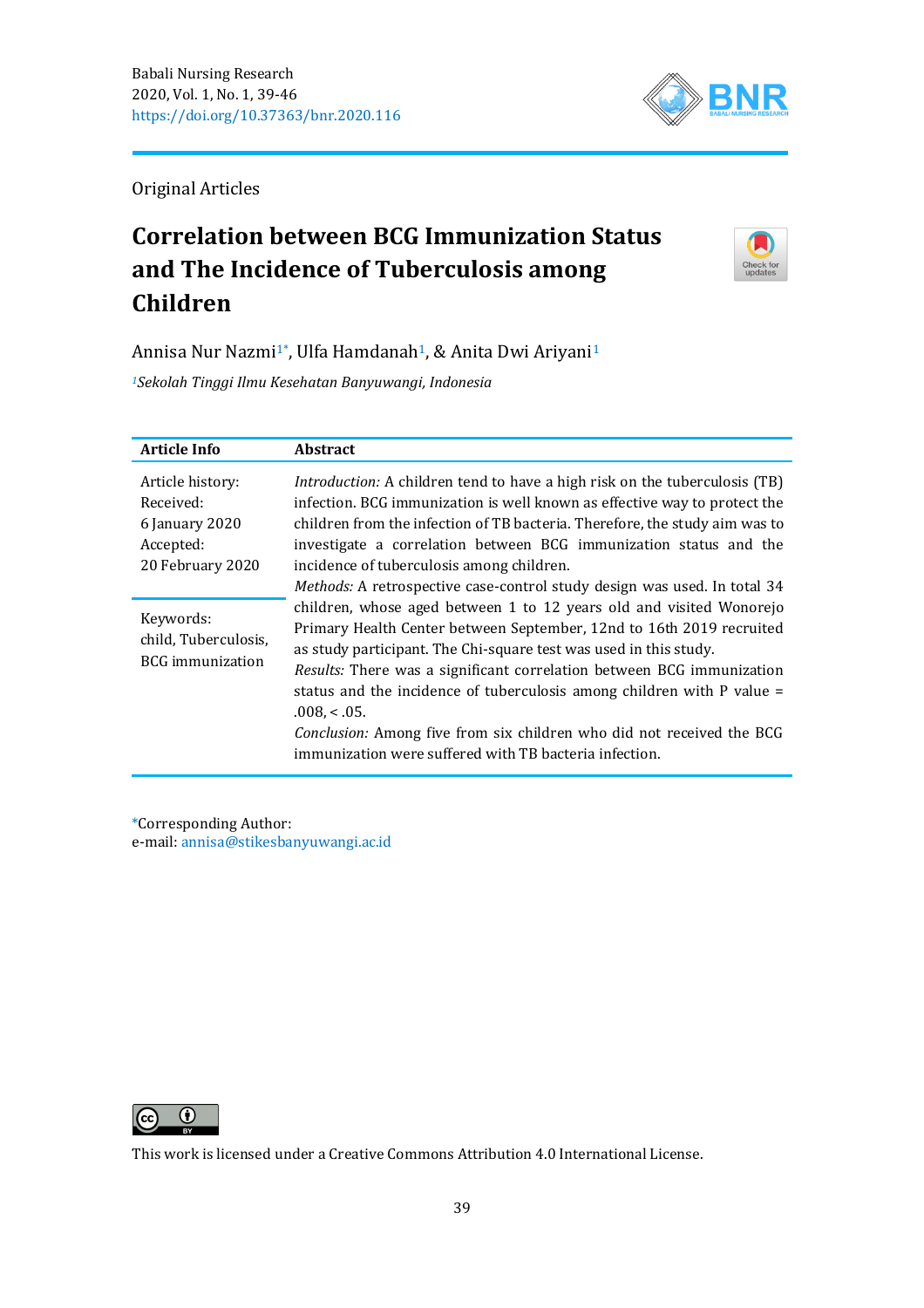#### **INTRODUCTION**

Children are including to a disease highrisk group because of the incomplete immune systems development. The incomplete of children immunity may due to some barriers, including the delayed of BCG immunization administration to prevent the children from TB infection [1]. In many cases, this barrier may cause another complexity of regular TB infection disease into miliary TB and meningitis TB. The incidence of mycobacterial infection among children reflects the effectiveness of the TB control management programs such as case detection, tracing contact and the goals achievement of BCG vaccination program [2].

Tuberculosis is an infectious disease caused by Mycobacterium Tuberculosis. Adults who suffer from TB are easily transmitted the bacteria to another person, especially children with in an incomplete immune system development. The administration of the BCG vaccine to every newborn known as the effective way to prevent this infectious disease. A baby who received intradermal BCG immunization will develop a skin reaction which will resulting a formation of tissue scar, popularly called by the BCG vaccine scar [3]. The elevation of TB transmission rates in endemic areas may caused by the highly impacted density and the delayed of the case detection. The mycobacterial infection in children generally occurs after a continous transmission of the bacteria through the environment. Moreover, children also oftenly exposed to the bacteria around the area whereas the disease outbreaks in adult patient were very difficult to be control [4].

WHO data in 2010 showed the total number of TB-related death in Southeast Asia reached 625,000 cases. Three countries were declared as the countries with the highest "disease burden", which were China, India, and lastly Indonesia [2].

The Republic of Indonesia estimated to face about 1 million of new TB cases (647 per 100,000 populations) within 100,000 numbers of deaths (41 per 100,000 populations) per year. Furthermore, based on 2015 TB Prevention Program routine data, an uplift trend of the Case Finding Rate (CFR) was notified to 330,812 new TB cases, and 28,418 (9%) among the total new case were suffered by the children group. The proportion remains significant from 9.4% in 2010, then slightly decrease to 8.5% in 2011, 8.2% in 2012, 7.9% in 2013, 7.16% in 2014, and increase by 9% in the year of 2015. These proportions were varied on each province, from 0.12% to 50%. The East Java Province had the second largest number of pulmonary TB patient, within the age of range between 0- 14 years old as many as 190 cases. First placed, was taken by The West Java Province with the 203 cases of pulmonary TB [5].

Around 2018, the TB prevalence among children at Situbondo regency reached 152 cases [6]. Based on a preliminary study conducted by researchers on Friday, January 27th 2019 at the Wonorejo Community Health Center, there were in total 12 children positive diagnosed by TB [7].

Generally, the administration of BCG vaccine has been proven to be an effective way to eliminate the severe incidence of TB cases, such as milliary TB and meningitis TB, which were often found in children or younger people. However, several studies shows that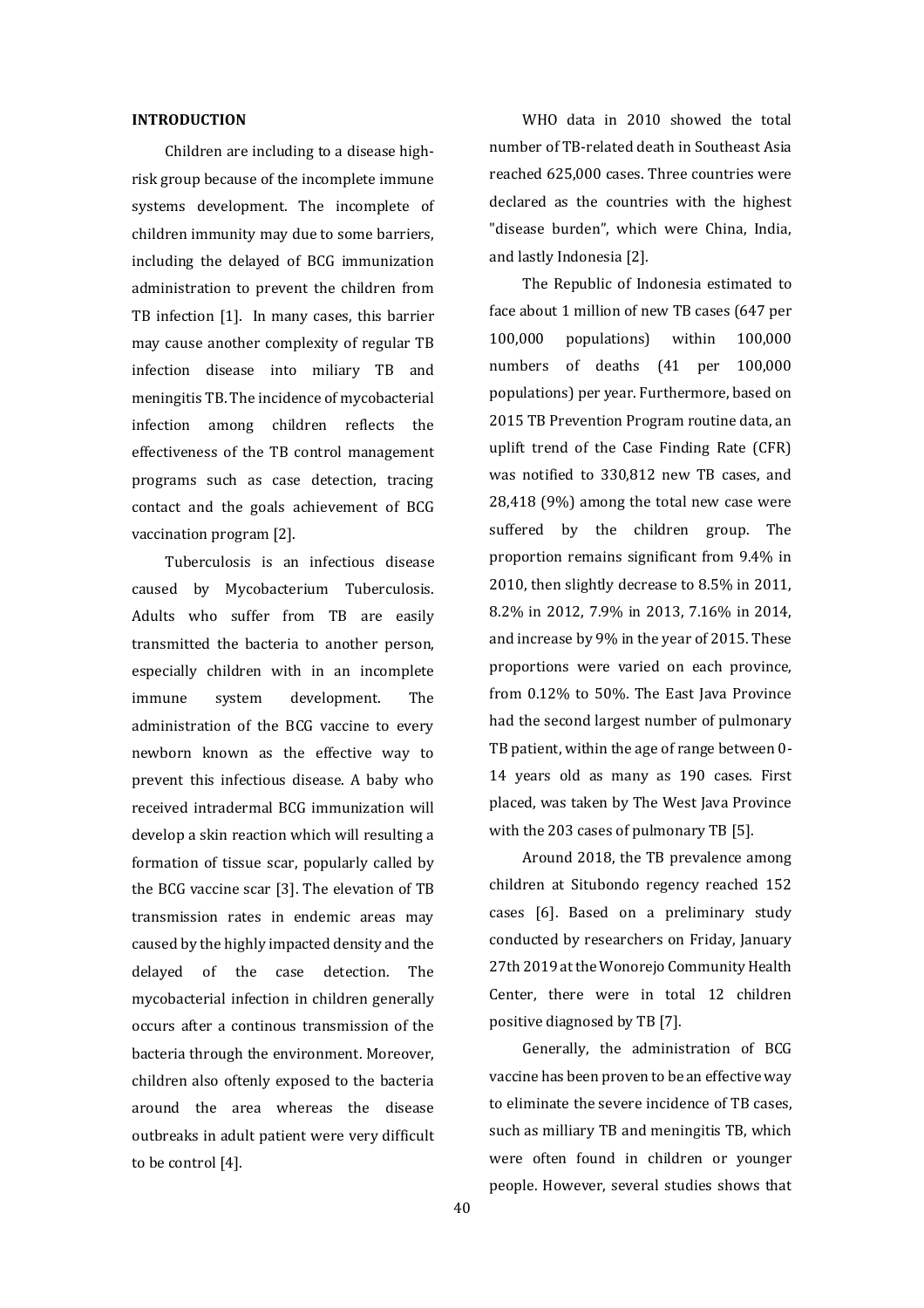the current BCG vaccination has another risk due to the availibility of the vaccine protection. An attention were needs in the administration of BCG vaccination especially for the babies who born from the positive pulmonary TB mother (indicated by positive examination finding from physical exam and blood/imaging test). The special attention need to start at the last of the trimester, during this period the baby tend to be high risk infected by the mycobacteria through the placenta, amniotic fluid or haematogenous. The babies who born from pulmonary TB mother during the postnatal period will also tend to be high risk infected by the Mycobacterium Tuberculosis through microsplashes. Moreover, the babies who born from mothers who were indicated HIV + / AIDS were not recommend to get the BCG immunization due to the immunocompromised condition. It is highly recommended to do the immediate baby referral to ensure whether the baby neither indicated and positively infected with HIV. The special intervention will be given to the baby who positively infected with HIV [5]. This study purpose was to investigate the relationship between BCG immunization status to the incidence of TB among children at Wonorejo Public Health Center area, Situbondo Regency.

# **METHODS**

A retrospective case-control study design was used. In total about 34 children were recruited by simple random sampling technique. The inclusion criteria in this study were any children (1 to 12 years old) visited the Wonorejo Public Health Center around September, 12nd to 16th year of 2019. The parents (mother) then given the inform consent and sign the agreement to represent the study participant. Exclusion criteria in this study were any parents who rejected the consent. The study was approved by STIKES Banyuwangi, and the letter of approval handovered to the Head of the Wonorejo Public Health Center, Situbondo Regency. The Data collection begin within an observations on the children admission status card, KMS (Kartu Menuju Sehat) health record book and physical examination at the left upper arm area. The children who received BCG vaccine will showed a BCG vaccine scar. The collected data then modified to nominal scale and statistically analyze with the Chi-square test.

#### **RESULTS**

Table 1 shows the majority of the study participants are male (N=18, 53%), attain the age between 6-12 years old (N=27, 79.4%). The parents (mother) educational background majority are senior high school (N=23, 68%) and attain the age between 23- 28 years old (N=13, 38%). The data also shows the majority of the study participant have no TB infection history around the family (N=23, 68%).

Figure 1 shows the proportion of the BCG Immunization status (received and not received) at the Wonorejo Public Health Center, Situbondo Regency. Majority of the participant were received the BCG immunization (N=28, 82%). Figure 2 shows the majority of the study participant were indicated as non-TB patient, within the total number are 23 respondents (65%).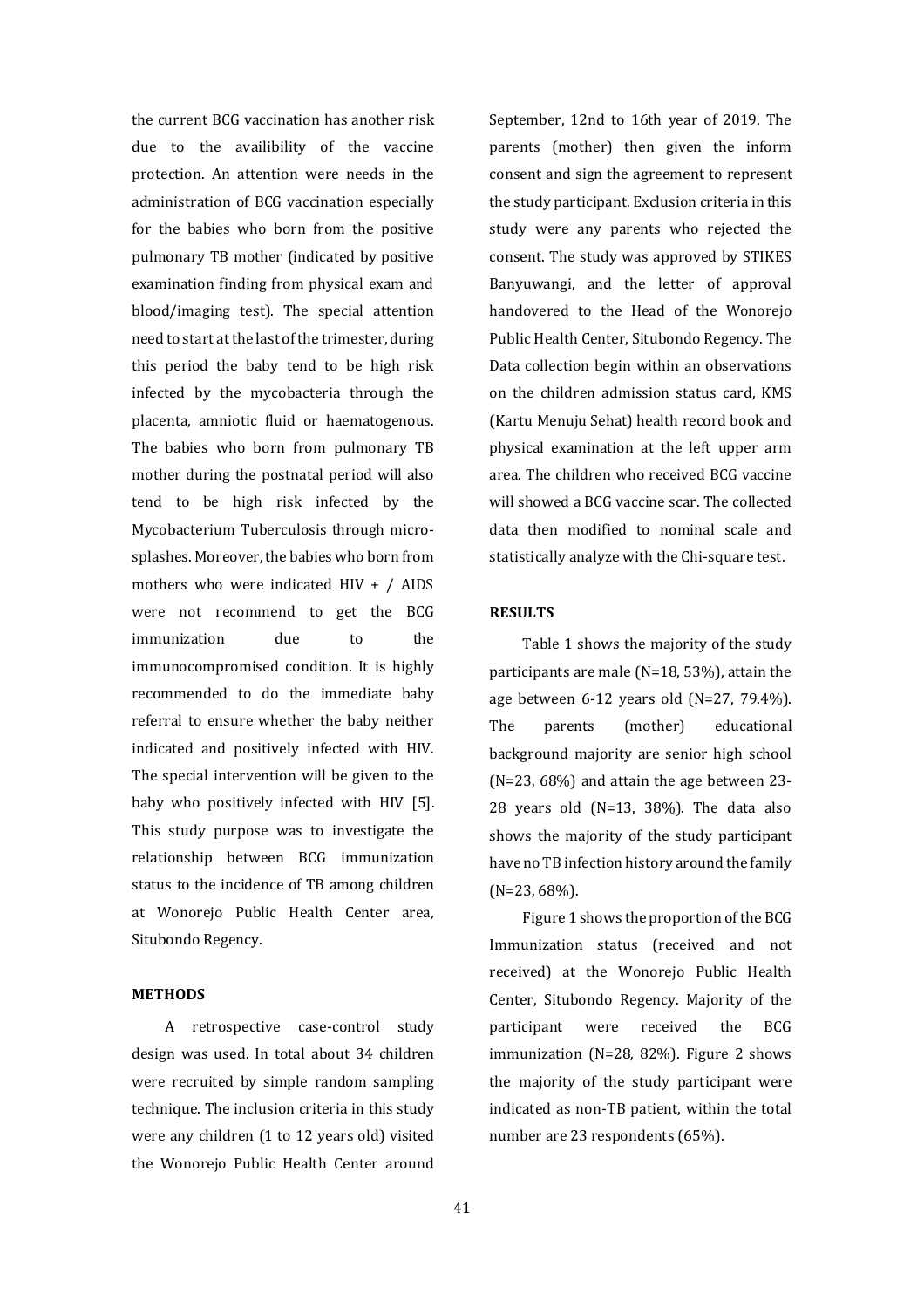Table 2 shows the results of Chi-square test within 34 of total respondents succeed to reach the significance level less than .05 level (2-tailed). The significance value shows  $P =$ .008 < .05. The results indicate there is a

strong and positive relationship between BCG immunization status to the incidence of TB among children at Wonorejo Public Health Center, Situbondo Regency.

# **Table 1**

Demographic characteristic of study participant

| Variable                           | Total (N)      | Percentage (%) |  |  |  |
|------------------------------------|----------------|----------------|--|--|--|
| Age (years)                        |                |                |  |  |  |
| $1-5$                              | 7              | 21             |  |  |  |
| $6 - 12$                           | 27             | 79.4           |  |  |  |
| Gender                             |                |                |  |  |  |
| Male                               | 18             | 53             |  |  |  |
| Female                             | 16             | 47             |  |  |  |
| Mother's educational background    |                |                |  |  |  |
| Elementary                         | $\overline{c}$ | 5              |  |  |  |
| Junior High School                 | 6              | 15             |  |  |  |
| Senior High school                 | 22             | 68             |  |  |  |
| College                            | $\overline{4}$ | 12             |  |  |  |
| Mother's age (years)               |                |                |  |  |  |
| 17-22                              | 9              | 26             |  |  |  |
| 23-28                              | 13             | 38             |  |  |  |
| 29-34                              | 7              | 21             |  |  |  |
| 35-40                              | 5              | 15             |  |  |  |
| TB infection history in the family |                |                |  |  |  |
| Yes                                | 11             | 32             |  |  |  |
| No                                 | 23             | 68             |  |  |  |



**Fig. 1.** The proportion of BCG immunization status among study participant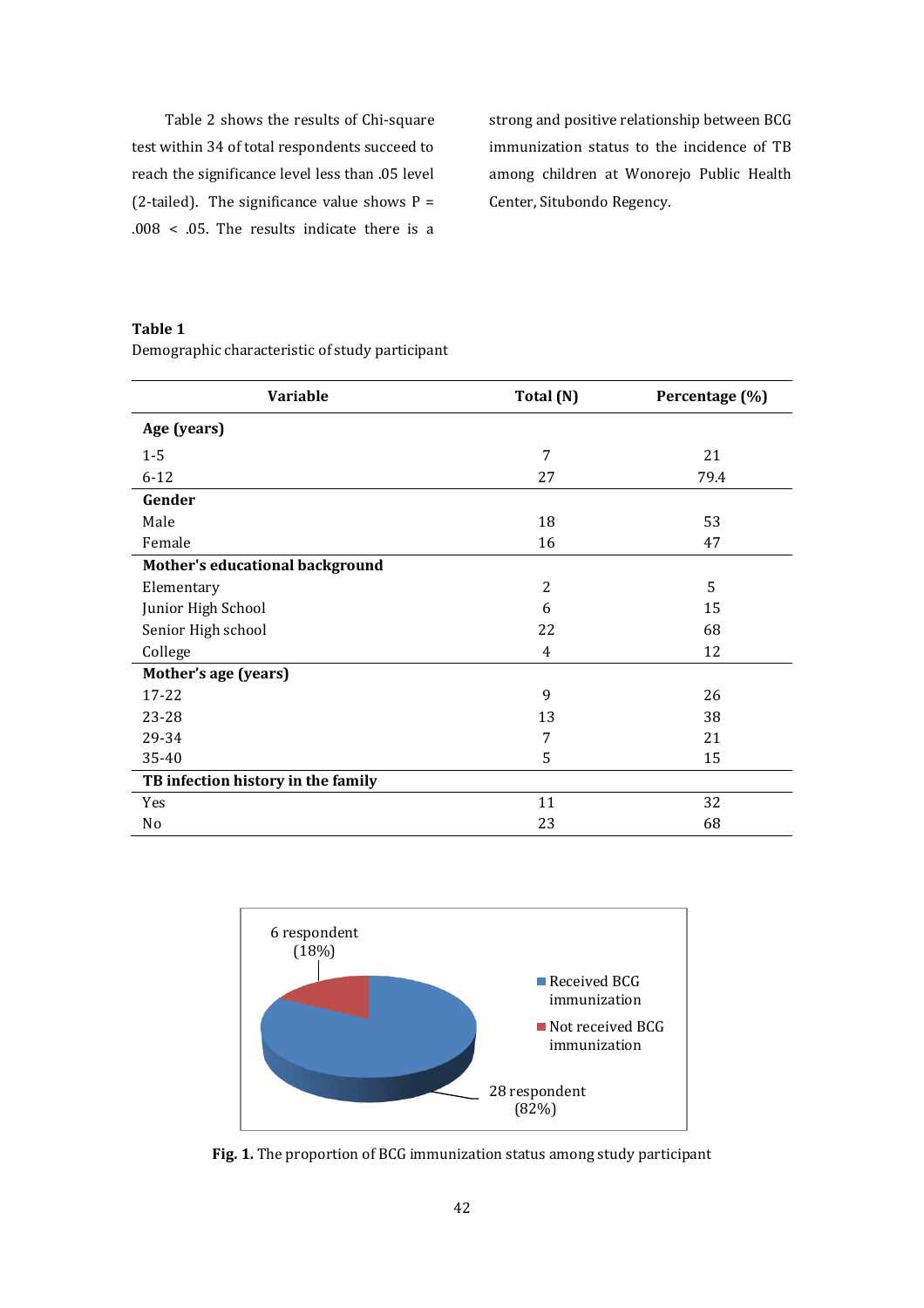

**Fig. 2**. The proportion of indicated non indicated as TB patients among study participant

# **Table 2**

Results of correlation analysis between BCG Immunization status and the incidence of TB among Children at Wonorejo Public Health Center, Situbondo Regency

|                                | Children status    |               |        |               |      |
|--------------------------------|--------------------|---------------|--------|---------------|------|
| <b>BCG Immunization status</b> | <b>Positive TB</b> |               | Non TB |               |      |
|                                | n                  | $\frac{0}{0}$ | n      | $\frac{0}{0}$ |      |
| Received                       | n                  | 54.5          | 22     | 96            | .008 |
| Not received                   |                    | 45.5          |        | 4             |      |
| Total                          | 11                 | 100           | 23     | 100           |      |

#### **DISCUSSION**

# *The Provision of BCG Immunization in Children*

Based on the Figure 1, majority of the total respondents who received the BCG immunization are 28 respondents (82%). The Bacillus Chalmette Guerin (BCG) immunization is a vaccine primarily used againts Tuberculosis (TB). BCG vaccine contain the Micobacterium tuberculosis germs that have been weakened [8].

Any factors which can affect the provision of BCG immunization among children were include the parent's age and educational background. Based on the Table

1, the parent's (mother) majority educational background were at Senior High School level (N=23, 68%). The parent's educational backround is reflects to the level of parent's knowledge on the importance of BCG vaccination. Theoretically, within a high school level of educational background the parents will responsible enough to become a decision maker for their children, providing access in any health care facilities, especially if the parents comprehend the importance of immunization. Adult age is a period of adjustment to the new social life, the social life here defined as the role as a husband, a wife, a parents for children, a breadwinner's and any values according to new duties [9]. While the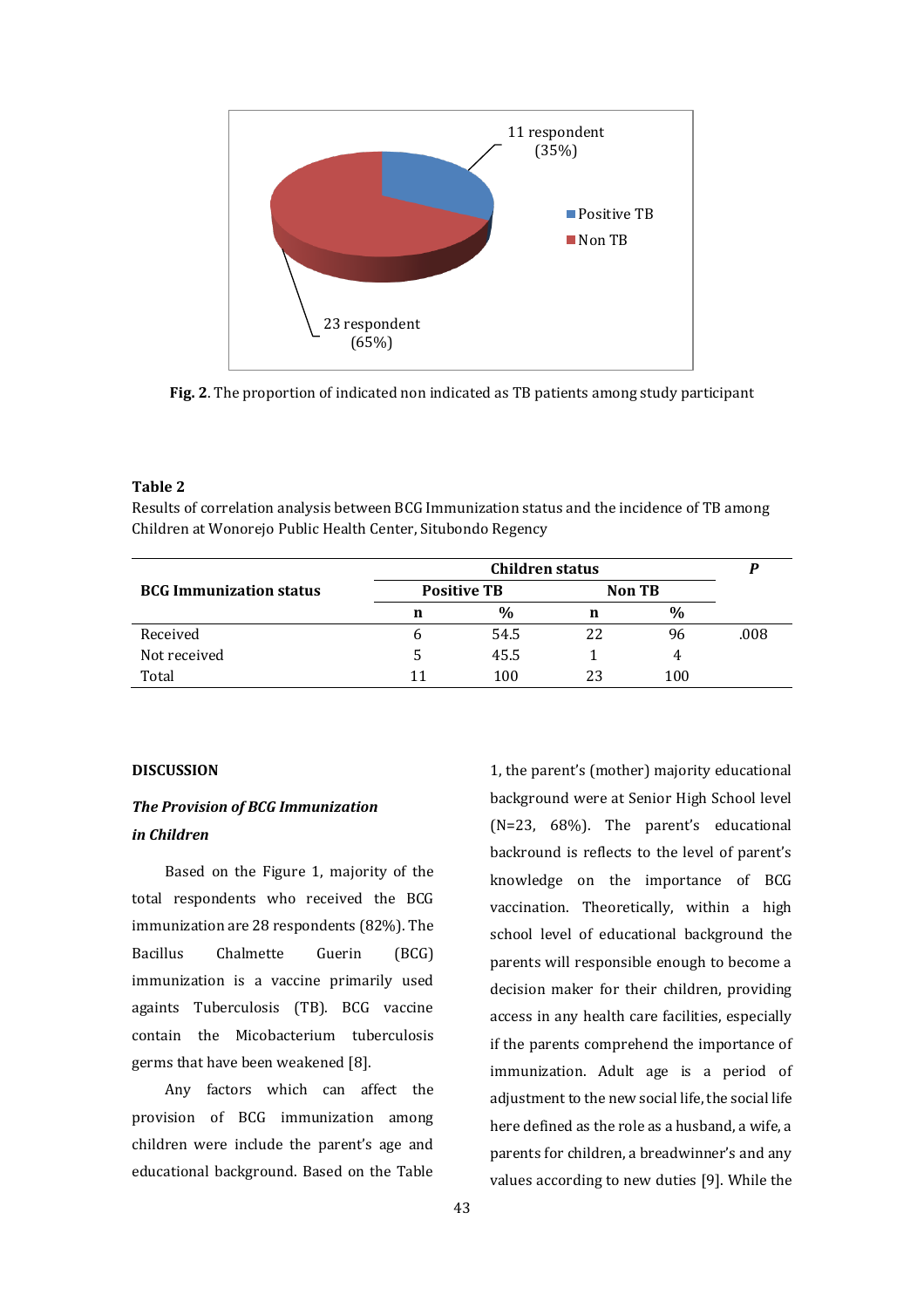other factors that influence the BCG immunization are the parent's age. Table 1 shows that almost half of the participant's parents (mother) were attain the age between 23-28 years old (N=13, 38%). The influence of parent's age as decision maker are important for the children to access the BCG immunization, otherwise if the parents are too young the responsibility as decision makers are move to their grandmothers.

## *The Incidence of TB in Children*

Based on Figure 2, the majority of participants were indicated as non-TB children (N=23, 65%). Tuberculosis is a direct infectious disease caused by TB bacteria (mycobacterium tuberculosis). Most of the TB bacteria infect the lung tissues, and had another possibility to infect the other organs. The occurence of TB in children mostly arround the age of 0 to 14 years old. The children who are presumed as TB suspect will shows clinical symptoms related to the disease and shows confirmed test on TB bacteria. The doctor will validate and responsible on the TB treatment also decide the treatment based on results of TB bacteria test [5].

Another factor that influence the incidence of TB among children is the historical TB infection in the family. Based on Table 1, majority of the study participant have no infected TB history among the family with the total of 23 respondents (68%) and around 11 respondents (32%) confirmed the TB infection in their familial history. TB bacteria are very easily transmitted through droplets, which defined as drops of contaminated sputum in the air that are produced when a person coughing, breathing or sneezing. The

children who living together with the patient of TB tend to increase the susceptibility in mycobacterial infection.

# *The Relationship between BCG Immunization status and the Incidence of TB among Children*

The results of Chi-square tests shows  $p =$ 0.008, < 0.05. It was indicated a significant association between BCG immunization with the incidence of TB among children. The BCG immunization is the most beneficial and costeffective TB prevention among children groups, on the other hand maintain the immunity become the preventive way to the mycobacterial infection. The adequate nutritional status will significantly increases the children endurance. Keep the cleanliness of the environment also important, characteristics of mycobacteria are resistant in the humid and lack of sunlight areas. The parent's age and educational background also influence the healthy lifestyle and parent's efforts in utilizing the health facilities. Another factor is familial history of TB infection, children are classified as vulnerable group to the micobacterial infection.

Based on results on the Table 2, the majority of the respondents who received the BCG immunization did not showed the indication of TB, within the total number of 22 respondents (65%). About six children who received the BCG immunization and had positive TB infection were exposed to the mycobacteria from familial history, yet vaccination succesfully build the defense system and prevent regular TB development to the miliary TB or meningitis TB. The exposure of mycobacteria from the familial history was the major cause among the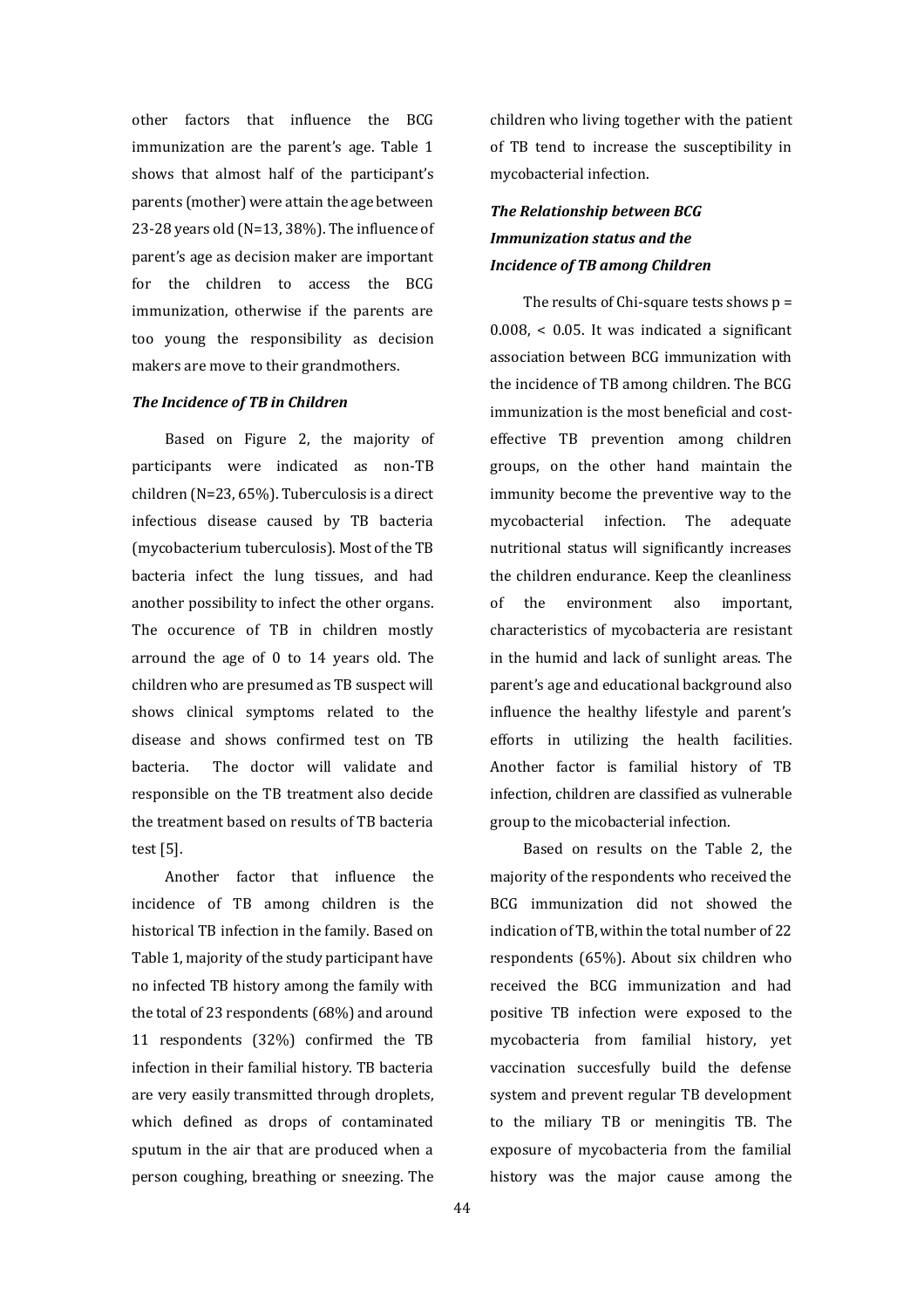children who received the BCG immunization and indicated positive on TB infection. Another finding shows after physical examination and direct observation to the other five children (45%) who had positive TB infection and did not receive the BCG immunization. Researcher notice that the participant did not receive the BCG immunization based on the children KMS (Kartu Menuju Sehat) health record book and no sign of BCG vaccine scar at their upper left arm. Theoretically after intradermal administration of the BCG vaccine, a scar will developed at the site of injection, except for some minor case the scar are not developed due to an incorrect injection position or the body does not adequately respond to the vaccine. The non-developed BCG vaccine's scar increase the possibility that the respondents did not received the BCG immunization during 0 - 2 months old. There was only one respondent who did not received the BCG immunization however indicated as non-TB patient, this condition may happen due to the strenght of the defense body system, or the respondent received the BCG immunization without skin reaction and the health record book was disappeared.

A study conducted by Livana and Muniarsih (2007) stated that there was a relationship between BCG immunization in children with the incidence of tuberculosis [10]. Another research conducted by Briassoulis et al. (2005) mentioned the BCG immunization does not fully protect the children from mycobacterial infection [11]. This statement was also in line with another study on BCG immunization by Rachim (2012), the children who received BCG immunization was apparently still had a

possibility to infect by the mycobacteria [12]. The BCG immunization does not prevent the primary tuberculosis infection but prevents severe complications of the disease, especially development to severe meningitis TB and pleural effusion-related to mycobacterial infection [13].

Another study by Rosandali (2016) mentioned that immune system among newborn baby was immature, as an administration of the vaccine right after the baby born will helps to develop a better immune response to any infection, especially in the cellular rather than humoral level of immune response [3]. In the study, immune response defined as the human body's response to the infection, this finding indicate the administration of BCG immunization will develop the body resistance from mycobacterial infection.

## **CONCLUSION**

A significant association between BCG immunization status to the incidence of TB among children at Wonorejo Public Health Center, Situbondo Regency was proved in this study. The majority of the study participant were non-TB patient as many as 23 respondents (65 %) and the rest of 11 respondents (35%) were children who indicated as positive TB patient. The Chisquare test showed significance value at  $P =$ .008 less than the significance level at .05 (two-tailed test).

A significant finding on this study can be used as reference for further research. A development on the allied research topic within an additional of specific significant